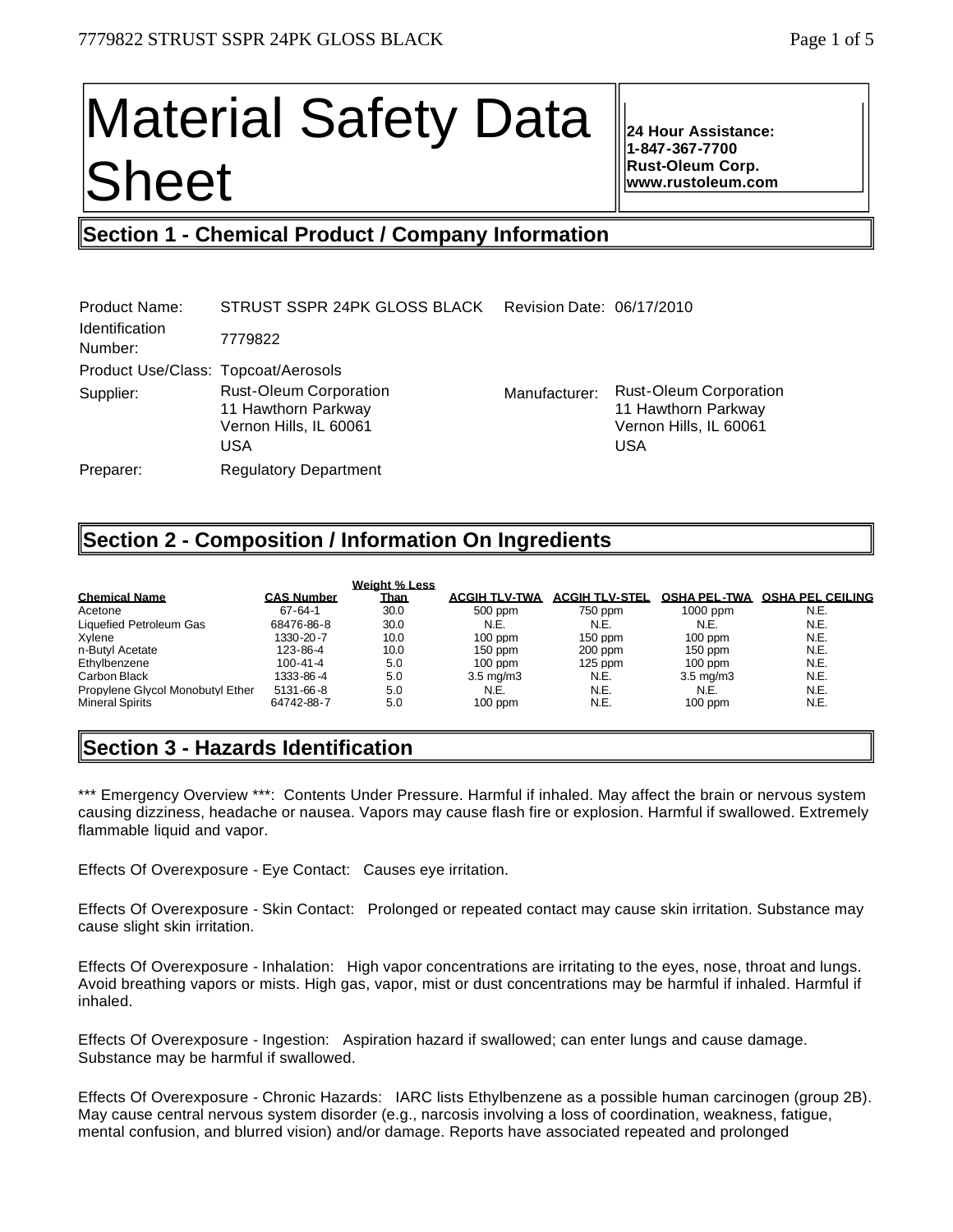occupational overexposure to solvents with permanent brain and nervous system damage. Overexposure to xylene in laboratory animals has been associated with liver abnormalities, kidney, lung, spleen, eye and blood damage as well as reproductive disorders. Effects in humans, due to chronic overexposure, have included liver, cardiac abnormalities and nervous system damage.

Contains carbon black. Chronic inflammation, lung fibrosis, and lung tumors have been observed in some rats experimentally exposed for long periods of time to excessive concentrations of carbon black and several insoluble fine dust particles. Tumors have not been observed in other animal species (i.e., mouse and hamster) under similar circumstances and study conditions. Epidemiological studies of North American workers show no evidence of clinically significant adverse health effects due to occupational exposure to carbon black.

Carbon black is listed as a Group 2B-"Possibly carcinogenic to humans" by IARC and is proposed to be listed as A4- "not classified as a human carcinogen" by the American Conference of Governmental Industrial Hygienists. Significant exposure is not anticipated during brush application or drying. Risk of overexposure depends on duration and level of exposure to dust from repeated sanding of surfaces or spray mist and the actual concentration of carbon black in the formula.

Primary Route(s) Of Entry: Skin Contact, Skin Absorption, Inhalation, Ingestion, Eye Contact

## **Section 4 - First Aid Measures**

First Aid - Eye Contact: Immediately flush eyes with plenty of water for at least 15 minutes holding eyelids open. Get medical attention. Do NOT allow rubbing of eyes or keeping eyes closed.

First Aid - Skin Contact: Wash with soap and water. Get medical attention if irritation develops or persists.

First Aid - Inhalation: If you experience difficulty in breathing, leave the area to obtain fresh air. If continued difficulty is experienced, get medical assistance immediately.

First Aid - Ingestion: Aspiration hazard: Do not induce vomiting or give anything by mouth because this material can enter the lungs and cause severe lung damage. Get immediate medical attention.

## **Section 5 - Fire Fighting Measures**

Flash Point: -156 F (Setaflash)

Extinguishing Media: Film Forming Foam, Carbon Dioxide, Dry Chemical, Water Fog

Unusual Fire And Explosion Hazards: Water spray may be ineffective. Closed containers may explode when exposed to extreme heat. Vapors may form explosive mixtures with air. Vapors can travel to a source of ignition and flash back. FLASH POINT IS LESS THAN 20 °. F. - EXTREMELY FLAMMABLE LIQUID AND VAPOR! Keep containers tightly closed. Isolate from heat, electrical equipment, sparks and open flame. Perforation of the pressurized container may cause bursting of the can.

Special Firefighting Procedures: Evacuate area and fight fire from a safe distance.

## **Section 6 - Accidental Release Measures**

Steps To Be Taken If Material Is Released Or Spilled: Contain spilled liquid with sand or earth. DO NOT use combustible materials such as sawdust. Dispose of according to local, state (provincial) and federal regulations. Do not incinerate closed containers. Remove all sources of ignition, ventilate area and remove with inert absorbent and non-sparking tools.

## **Section 7 - Handling And Storage**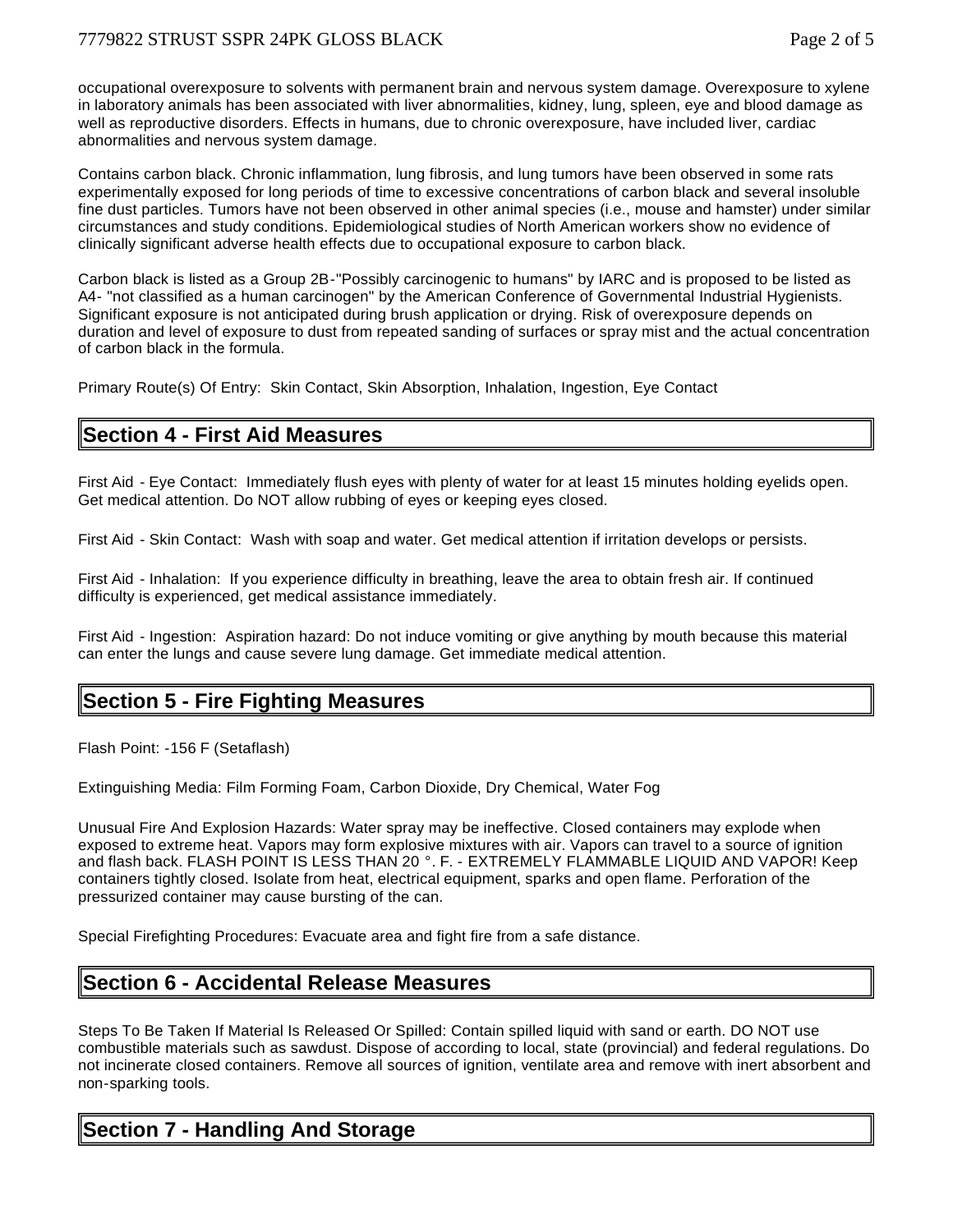Handling: Wash thoroughly after handling. Follow all MSDS/label precautions even after container is emptied because it may retain product residues. Avoid breathing vapor or mist. Use only in a well-ventilated area. Wash hands before eating.

Storage: Keep containers tightly closed. Isolate from heat, electrical equipment, sparks and open flame. Do not store above 120 ° F. Store large quantities in buildings designed and protected for storage of NFPA Class I flammable liquids. Contents under pressure. Do not expose to heat or store above 120 ° F.

## **Section 8 - Exposure Controls / Personal Protection**

Engineering Controls: Prevent build-up of vapors by opening all doors and windows to achieve cross -ventilation. Use process enclosures, local exhaust ventilation, or other engineering controls to control airborne levels below recommended exposure limits. Use explosion-proof ventilation equipment.

Respiratory Protection: A respiratory protection program that meets OSHA 1910.134 and ANSI Z88.2 requirements must be followed whenever workplace conditions warrant a respirator's use. A NIOSH/MSHA approved air purifying respirator with an organic vapor cartridge or canister may be permissible under certain circumstances where airborne concentrations are expected to exceed exposure limits.

Protection provided by air purifying respirators is limited. Use a positive pressure air supplied respirator if there is any potential for an uncontrolled release, exposure levels are not known, or in any other circumstances where air purifying respirators may not provide adequate protection.

Skin Protection: Use impervious gloves to prevent skin contact and absorption of this material through the skin. Nitrile or Neoprene gloves may afford adequate skin protection.

Eye Protection: Use safety eyewear designed to protect against splash of liquids.

Other protective equipment: Refer to safety supervisor or industrial hygienist for further information regarding personal protective equipment and its application.

Hygienic Practices: Wash thoroughly with soap and water before eating, drinking or smoking.

## **Section 9 - Physical And Chemical Properties**

| Vapor Density:         | Heavier than Air | Odor:             | Solv |
|------------------------|------------------|-------------------|------|
| Appearance:            | Aerosolized Mist | Evaporation Rate: | Fast |
| Solubility in H2O:     | Slight           | Freeze Point:     | N.D. |
| Specific Gravity:      | 0.769            | PH:               | N.A. |
| <b>Physical State:</b> | Liquid           |                   |      |

an Air New Collection Collection Collection Collective Collection Collective Collection Collective Collection d Mist **Aeros** Evaporation Rate: Faster than Ether Freeze Point: N.D.

(See section 16 for abbreviation legend)

## **Section 10 - Stability And Reactivity**

Conditions To Avoid: Avoid temperatures above 120 ° F. Avoid all possible sources of ignition.

Incompatibility: Incompatible with strong oxidizing agents, strong acids and strong alkalies.

Hazardous Decomposition: When heated to decomposition, it emits acrid smoke and irritating fumes. By open flame, carbon monoxide and carbon dioxide.

Hazardous Polymerization: Will not occur under normal conditions.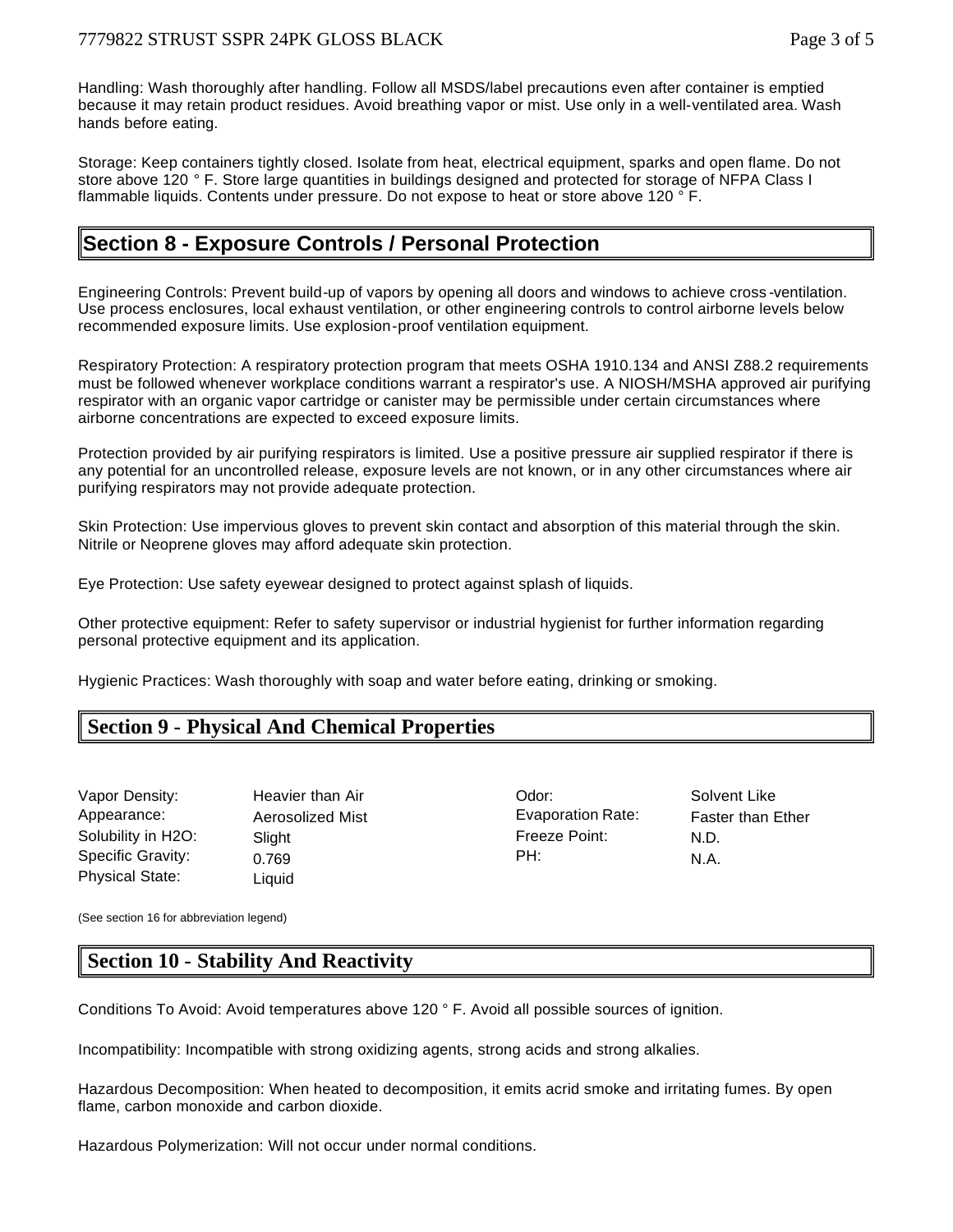Stability: This product is stable under normal storage conditions.

## **Section 11 - Toxicological Information**

| <b>Chemical Name</b>             | LD50                      | <b>LC50</b>                      |
|----------------------------------|---------------------------|----------------------------------|
| Acetone                          | 5800 mg/kg (Rat)          | 50100 mg/m3 (Rat, 8Hr)           |
| Liquefied Petroleum Gas          | N.E.                      | N.E.                             |
| Xvlene                           | 4300 mg/kg (Rat, Oral)    | 5000 ppm (Rat, Inhalation, 4Hr)  |
| n-Butyl Acetate                  | 13100 mg/kg (Rat, Oral)   | 2000 ppm (Rat, Inhalation, 4 Hr) |
| Ethvlbenzene                     | 3500 mg/kg (Rat, Oral)    | N.E.                             |
| Carbon Black                     | $>8000$ mg/kg (Rat, Oral) | N.E.                             |
| Propylene Glycol Monobutyl Ether | 2200 mg/kg (Rat, Oral)    | N.E.                             |
| Mineral Spirits                  | >5000 mg/kg (Rat, Oral)   | >1400 ppm (Rat, Inhalation, 4Hr) |

## **Section 12 - Ecological Information**

Ecological Information: Product is a mixture of listed components.

## **Section 13 - Disposal Information**

Disposal Information: Dispose of material in accordance to local, state and federal regulations and ordinances. Do not allow to enter storm drains or sewer systems.

## **Section 14 - Transportation Information**

|                        | Domestic (USDOT)          | International (IMDG) | Air (IATA) |
|------------------------|---------------------------|----------------------|------------|
| Proper Shippping Name: | <b>Consumer Commodity</b> | Aerosols             | Aerosols   |
| Hazard Class:          | ORM-D                     | 2.1                  | 21         |
| UN Number:             | N.A.                      | UN1950               | UN1950     |
| Packing Group:         | N.A.                      | N.A.                 | N.A.       |
| Limited Quantity:      | No                        | Yes                  | Yes        |

## **Section 15 - Regulatory Information**

#### **CERCLA - SARA Hazard Category**

This product has been reviewed according to the EPA "Hazard Categories" promulgated under Sections 311and 312 of the Superfund Amendment and Reauthorization Act of 1986 (SARA Title III) and is considered, under applicable definitions, to meet the following categories:

IMMEDIATE HEALTH HAZARD, CHRONIC HEALTH HAZARD, FIRE HAZARD, PRESSURIZED GAS HAZARD

#### **SARA Section 313:**

Listed below are the substances (if any) contained in this product that are subject to the reporting requirements of Section 313 of Title III of the Superfund Amendment and Reauthorization Act of 1986 and 40 CFR part 372:

#### **Chemical Name CAS Number** Xylene 1330-20-7 Ethylbenzene 100-41-4